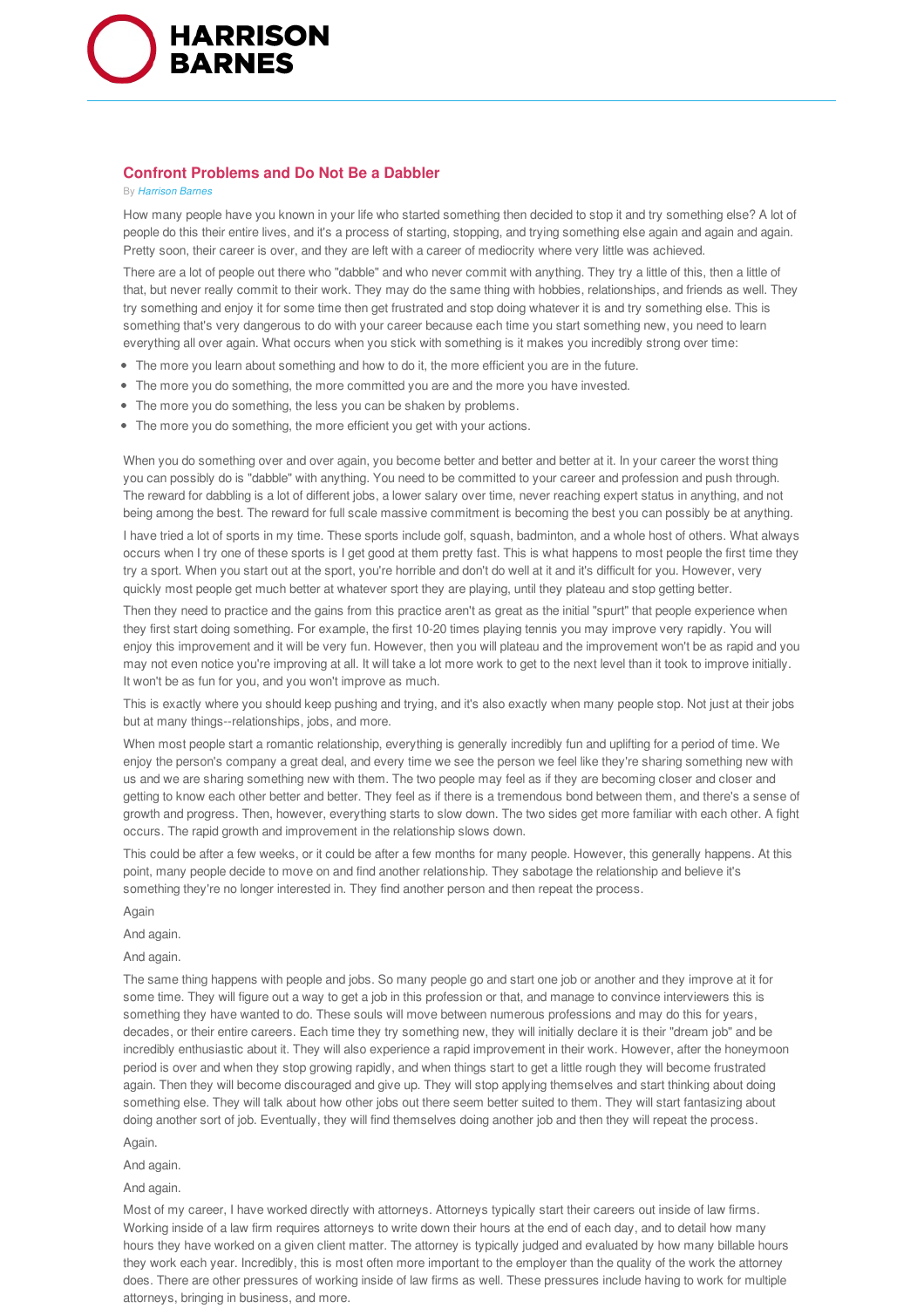As a recruiter, one of the most common calls I received from attorneys was "I want to go in house." In house is working inside of corporation's legal department. Inside a corporation, attorneys typically don't have to worry about billable hours and they also do not have to worry about bringing in clients--the company is the client.

When the attorney starts work with the in house legal department, they are initially generally very happy with their job.

- They like where they work and they like the people they are working with.
- Whenever we start a new job, we also very typically get very positive feedback at first.
- People like us and it is fun.
- We are learning something new, it is fun and we are getting good feedback on many of our new assignments.
- It is fun meeting new people and learning new things.
- We are improving aspects of ourselves that we had not addressed before.

Nevertheless, after some time everything begins to slow down.

- The people are no longer as exciting.
- The work is not new and is no longer as exciting.
- The challenges and growth we experienced initially begin to go away and we are not growing every day.
- People may start to become critical of us.
- We may get a performance review that is not as complimentary of us as we would like.
- We may see negative things about the employer that we did not see before when we were interviewing and first started the job.

Attorneys who work inside of corporate legal departments have a whole host of other things they have to worry about that they may not have worried about when working for a law firm. They are still attorneys and many of the same problems and issues attorneys have in every job are still with them when they go in house. When an attorney first goes in house they are liable to say to themselves that they love their new job and it is wonderful, they should have done it sooner, and more. However, within months they start finding fault with their new job as well. While the anger about the job is about something different, they once again find themselves in a position of not liking what they are doing.

The attorney may then decide that they would prefer:

- working for the government
- working for a nonprofit
- working for a different type of corporation
- starting their own legal practice
- working overseas

You name it. The attorney will start looking for other places to work and other things to do. I have literally seen attorneys spend their entire career--decades or more--jumping around like this, trying different things. They start something and enjoy it for some time and then they stop it. Lots of people do this. In fact, many people do this their entire lives ...

I have seen people do this with relationships.

I have seen people do this with jobs.

I have seen people do this with hobbies.

All around us there are dabblers who are always trying this or that and will never, ever allow themselves to just settle down and get really, really good at something. The secret is that everything we do, regardless of what it may be, is going to get difficult and not as fun at some point, and we are not going to enjoy it as much as we did when we started doing it. It's at this point it's most important that we begin making the greatest effort of all, because once we push through this we go to the other side where we can make massive improvements. Then there will be more improvement until we reach a plateau again. Then we need to push through again when we reach a difficult point. Then we will need to push through yet again. And again. And again.

Why is it that so many people are dabblers? Why is it that so many people cannot push through when the going gets tough?

One of the biggest reasons for this is that many people absolutely thrive on positive reinforcement. When they first start a job they enjoy it tremendously and everyone is nice to them. They get better and better at the job and feel like they are growing. The people around them tell them they approve of them and their work. They get along with everyone in the office. They feel like they are continually improving and getting better and better ... the work is fun.

At some point, however, the drudgery sets in and nothing is as fun anymore. The positive reinforcement stops and we no longer feel as good about what we are doing anymore. This is when people quit and decide to move on to another job. People are motivated by progress, and progress requires constant reinforcement. What most people are missing is that progress is often right in front of them. It's when the landscape starts to get challenging in a new job, relationship, or hobby that the real opportunity for a breakthrough occurs.

Dabblers love constant positive feedback and when this feedback slows down they start to worry and find themselves getting frustrated. Dabblers by their very nature are never all that happy. In order to feel good about progress they are continually moving from one thing to another. When a dabbler encounters stress in his/her work, relationship, or something else, his/her solution is to look for greener pastures. This search for greener pastures is something that never ends because the secret is there are always going to be various stresses in any work environment.

The secret to long lasting happiness and doing exceptionally well at anything is to learn how to confront these stresses and push through. The saying, "When the going gets tough, the tough gets going" is something that applies to everything. In everything we do there comes a point when the positive reinforcement stops and it becomes harder and harder for us to make progress. It's at precisely this point that you need to start working harder and harder and harder so you can make the next breakthrough to go to the next level.

The greatest achievers in anything are the people who are able to push through and deal with the stress when things start to get a little difficult--any they always do. You need to learn how to push through and keep going, because the point where